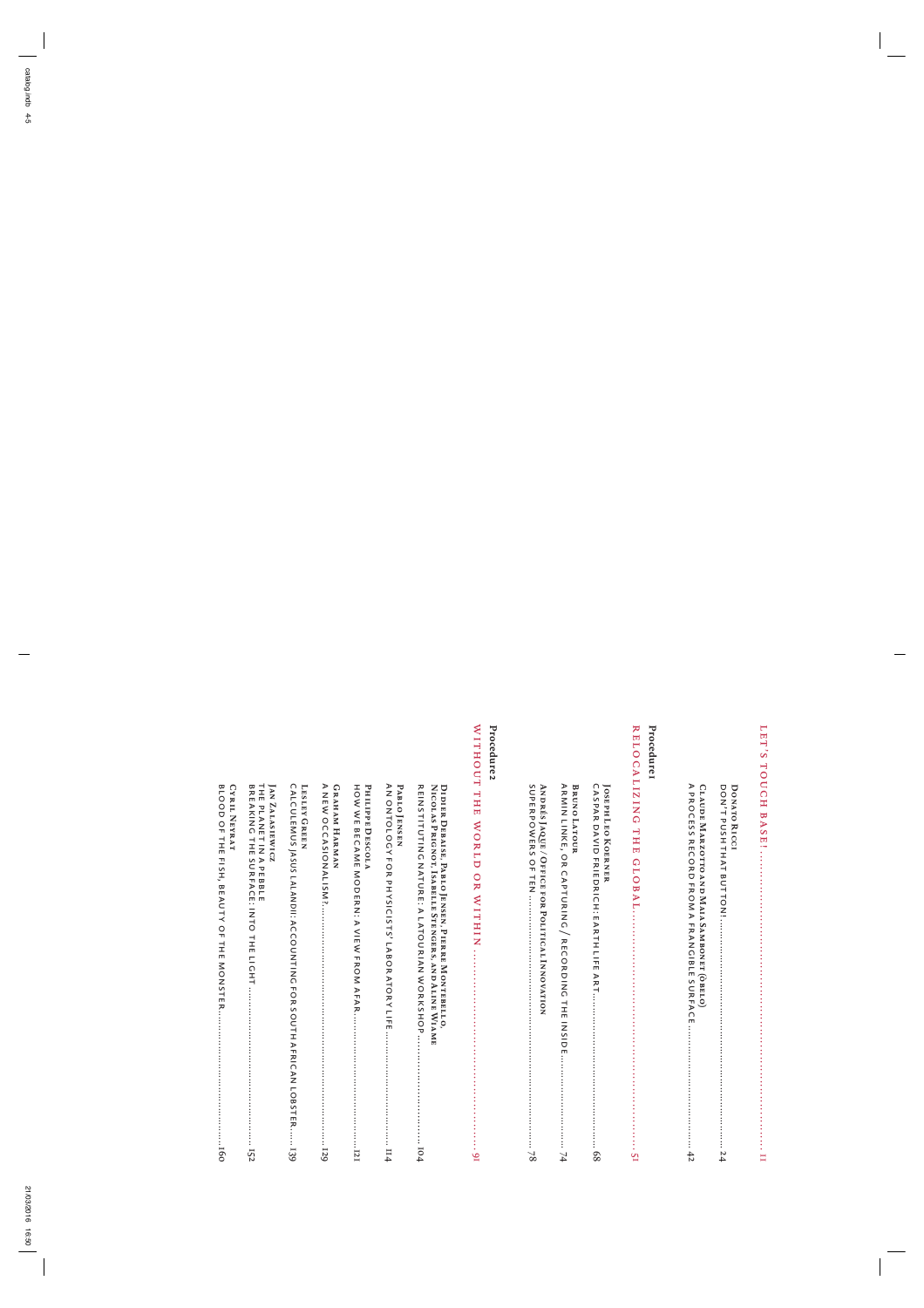### **Procedure** <u>ب</u> SHARING RESPONSIBILITY: FAREWEL L T O THE SUBLIME...............

| PHILIPCONWAY<br>E ARTH, ATMOSPHERE, AND ANOMIE IN DOUGLASTRUMBULL'S SILENT RUNNING233<br><b>CLIVE HAMILTON</b> |
|----------------------------------------------------------------------------------------------------------------|
| <b>STEPHEN MUECKE</b>                                                                                          |
| <b>MICHAEL CUNTZ</b>                                                                                           |
| <b>ANTOINE HENNION</b>                                                                                         |
| <b>BRUNO LATOUR</b>                                                                                            |
| JAMES LOVELOCK AND HANS ULRICH OBRIST                                                                          |
| DIPESH CHAKRABARTY                                                                                             |
| <b>MARTIN GUINARD-TERRIN</b>                                                                                   |

### **Procedure 4** L

FROM

 ANDS T O

DISPUTED

TERRITORIES

......................................

245

| CORMAC O'KEEFEE, AND CONSUELO VASQUEZ<br>IN ARIIN CIRACURACURA (AZIOIZE HEZZION), KIZOEZH-AA-JARIIN SINAXA, |
|-------------------------------------------------------------------------------------------------------------|
|                                                                                                             |
| KYLE McGEE                                                                                                  |
| MARTIN GIRAUDEAU                                                                                            |
| MARTIN GIRAUDEAU                                                                                            |
| PIERRE MONTEBELLO                                                                                           |

#### **YLVAIN GOURAUD** SHAPING SHARING AGRICULTURE $\overline{\phantom{0}}$ LETTER ನ MY GRANDMOTHER

**S**

INQUIRY

....................................................................

293

).............

296

BRING THE DEAD INTO

ETHOLOGY

..................................................................

450

#### **Procedure 5**

او⁄

|--|

### **Procedure Procedure 6**<br>SECULAR

| <b>JEAN-MICHEL FRODON</b>                                              |
|------------------------------------------------------------------------|
| <b>OLEG KHARKHORDIN</b>                                                |
| <b>GERARD DE VRIES</b>                                                 |
| LONENN WONDADY WAYN IN HILL, HANNA SOSS SOSS AND NINNEN NONDADY AND NO |

## **Procedure 7**

IN

| <b>RICHARD WHITE</b>    |
|-------------------------|
|                         |
| ISABELLE STENGERS       |
| <b>BRUNO KARSENTI</b>   |
| <b>EDUARDO KOHN</b>     |
| <b>VINCIANE DESPRET</b> |

 $\overline{\phantom{a}}$ 

 $\overline{\mathbb{F}}$ 

 $\overline{a}$